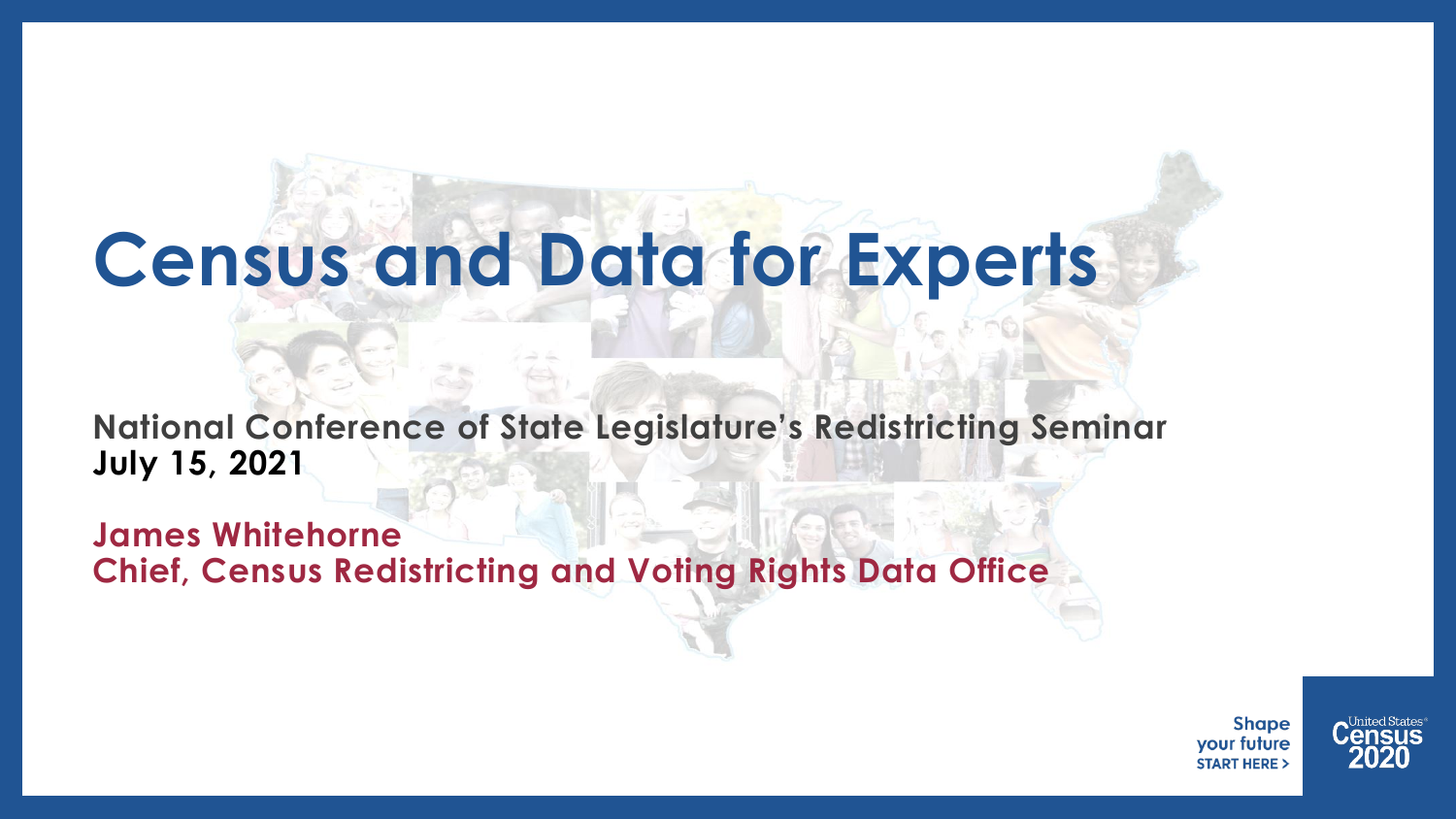## **Redistricting Data**



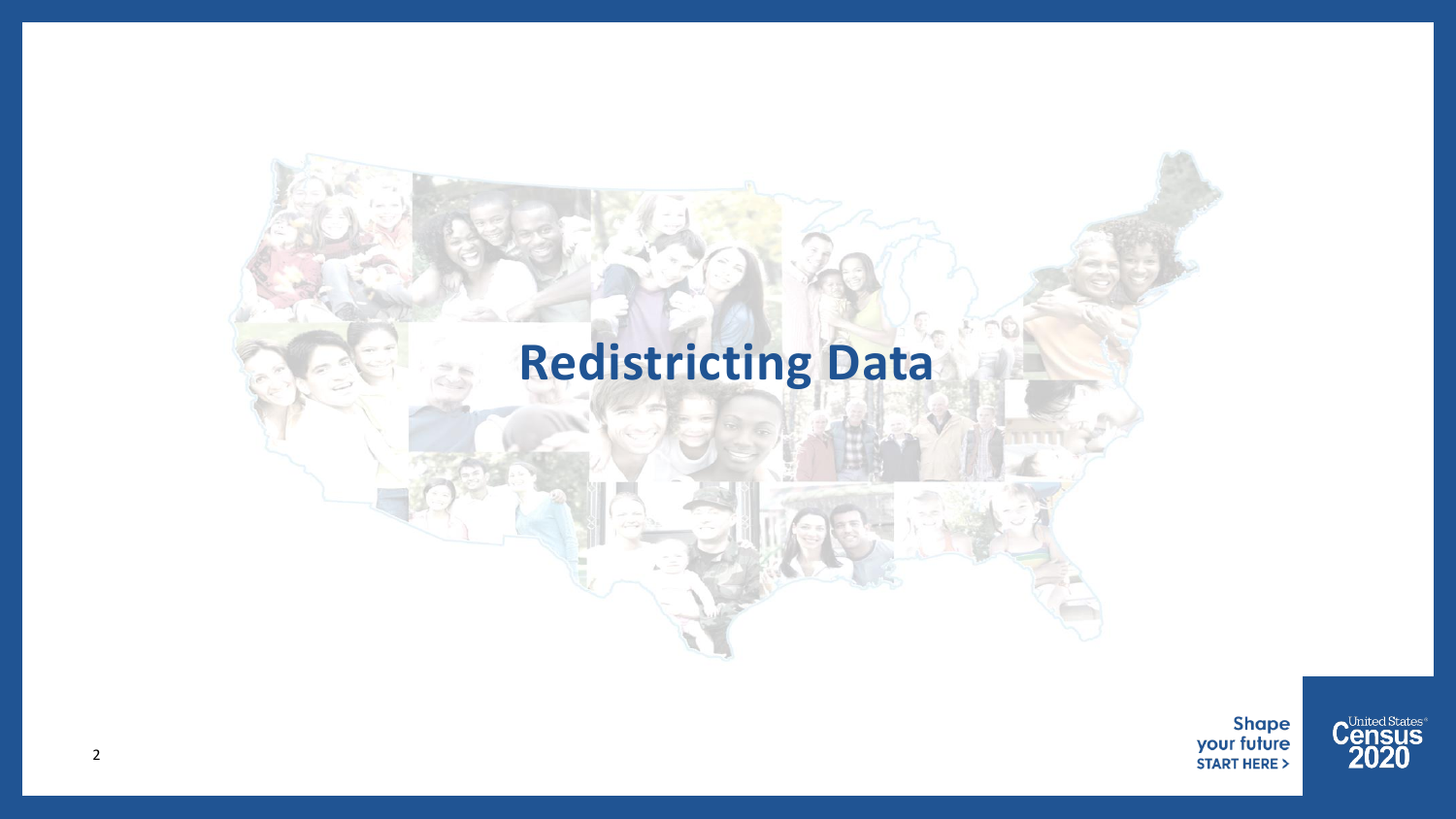## 2020 Census Redistricting Data Program Phase 3 – P.L. 94-171 Redistricting Data Processing

<mark>aada</mark>a

Ensure all records are coded to their most detailed level of geography.



Conduct characteristic editing and imputation that ensures each record has valid values for major characteristics.



Apply differential privacy to ensure confidentiality of responses.

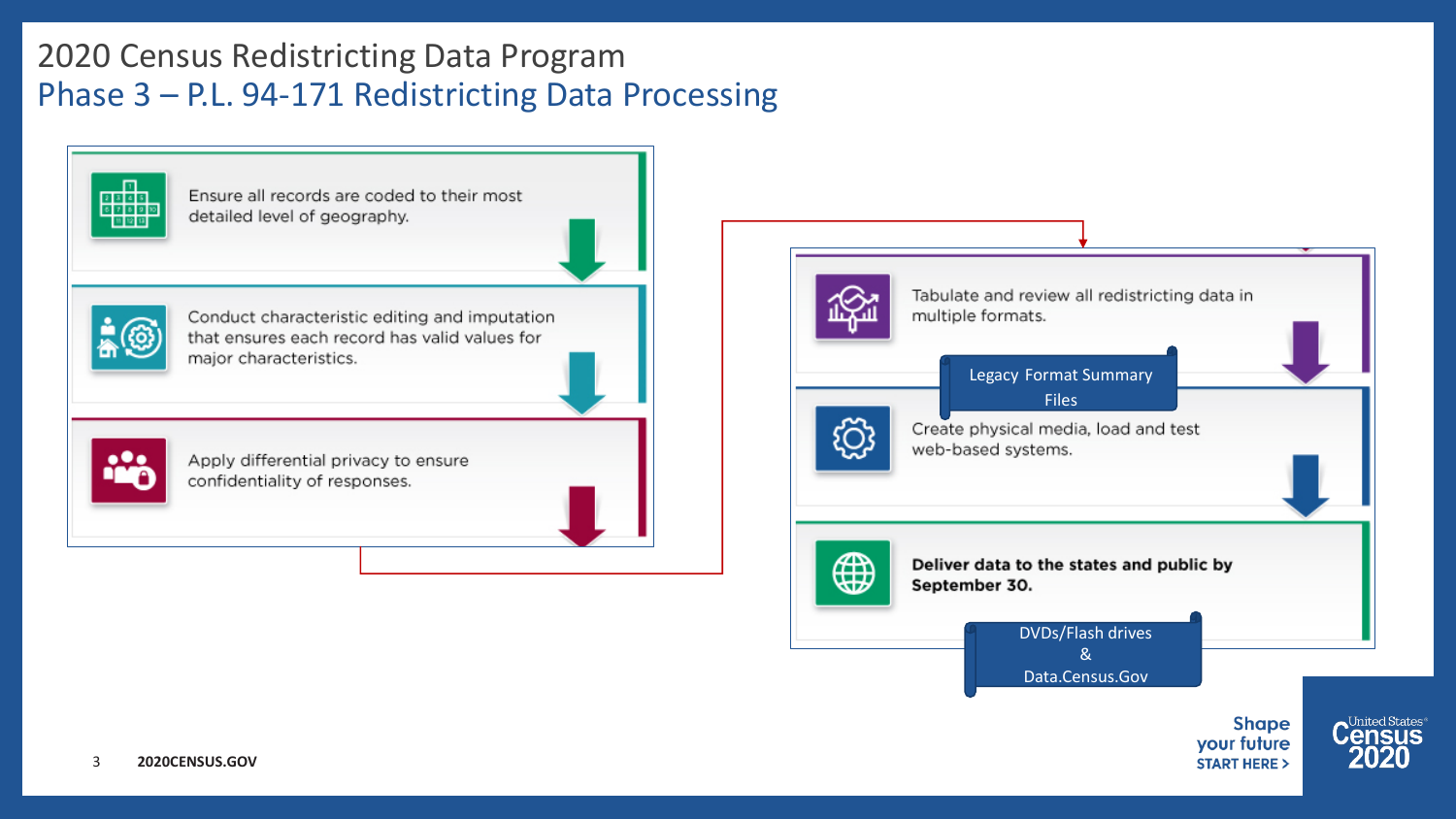## Redistricting Data Program **Public Law 94-171 Legacy Format Summary Files – August Release**

#### **Legacy Format Summary Files**

- Product was always part of the 2020 Census product plan
- Format produced and provided to the states since at least Census 2000
- Requires additional handling to properly extract data from this format
- Fully reviewed and cleared for publication by August 16, 2021
- The same data as what will be released in more user-friendly forms by September 30, 2021
	- Used as the source files for the DVD/Flash Drive creation

**Shape** vour future **START HERE :** 

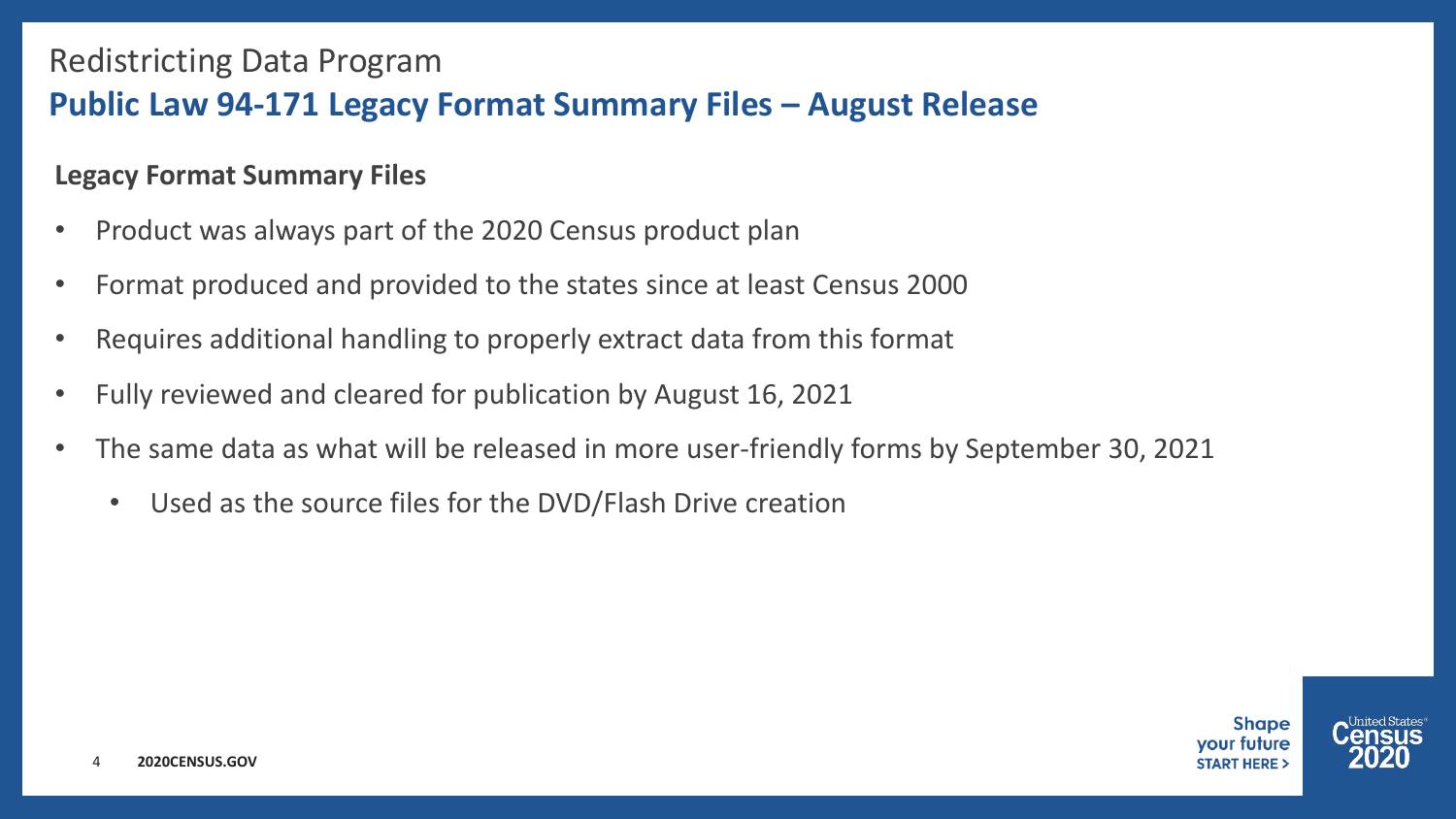## **Public Law 94-171 Legacy Format Summary Files – August Release**

#### **Physical description**

- 2020 formatting is four pipe delimited text files per state contained in a single .ZIP file
	- Geoheader contains all the geographic codes for the geography include in the redistricting dataset
	- Data Segment 1 Table P1: Race & Table P2: Hispanic or Latino, and not Hispanic or Latino by Race
	- Data Segment 2 Table P3: Race for the Population 18 Years and Over & Table P4: Hispanic or Latino, and not Hispanic or Latino by Race for the Population 18 and Over & Table H1 – Housing Status (Occupancy)
	- Data Segment 3 Table P5: Group Quarters Population by Group Quarters Type
- The geoheader now contains a GEOCODE field so data can be easily joined to geography
- The geoheader must be used together with the data segments in order to access the data
- 2010 formatting was different
	- 3 files in total: 1 geoheader and 2 data segments
	- Geoheader was a fixed width format
	- Data segments were comma delimited
	- 5 **2020CENSUS.GOV**





**Shape** 

your future **START HERE >**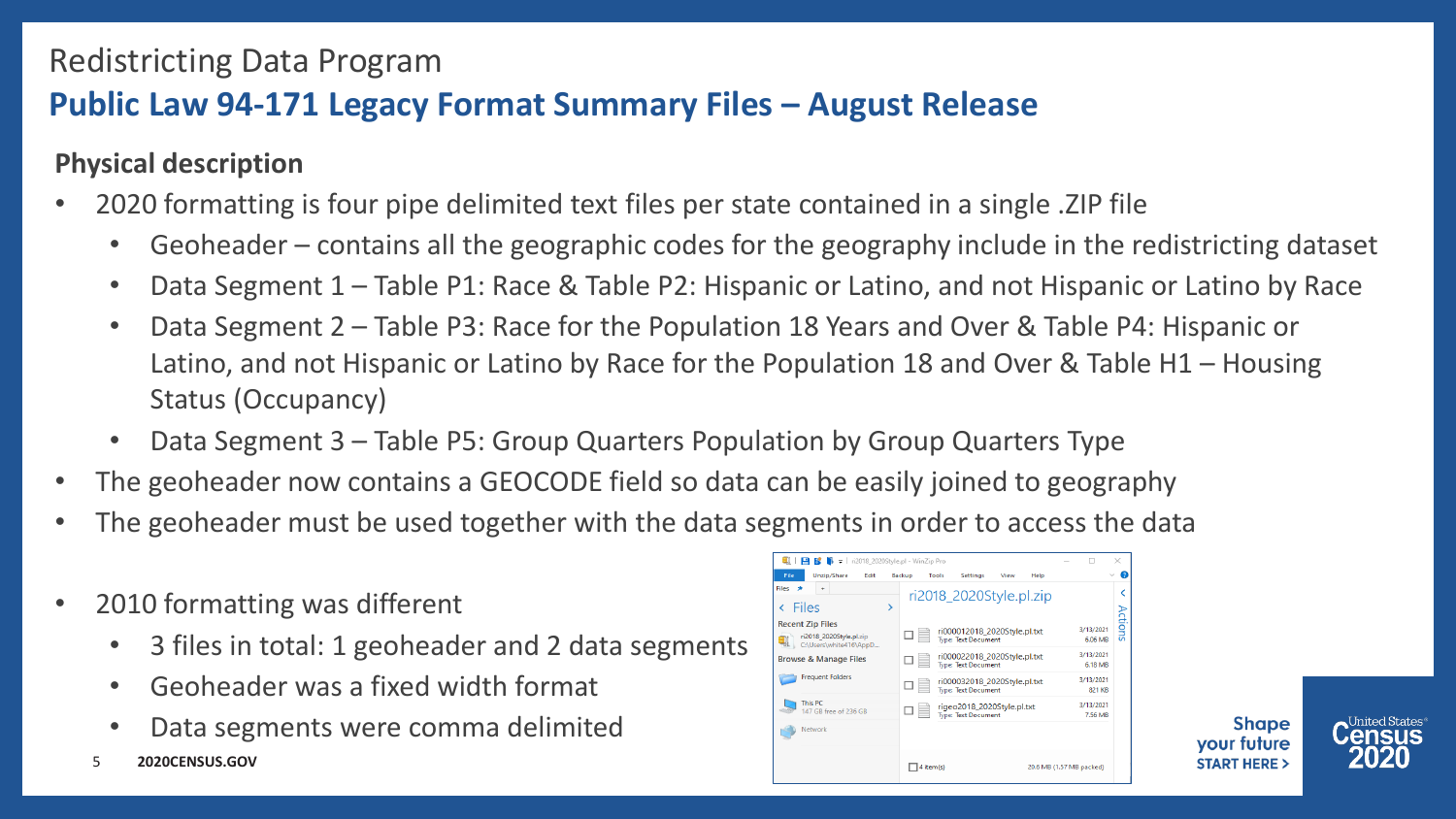### **Public Law 94-171 Legacy Format Summary Files – August Release**

PLST

PLST

 $RI$ 

RI

000

000

| <b>FILEID</b><br>$\mathbf{v}$ | <b>STUSAB</b> | <b>SUMLEV</b> | GEOVAR | <b>GEOCOMP</b> | <b>CHARITER</b> | <b>CIFSN</b> | → LOGRECNO →1 | <b>GEOID</b>        | $\frac{1}{2}$ GEOCODE $\frac{1}{2}$ REGION | <b>DIVISION</b><br>$\mathcal{L}$ | $STATE \tightharpoondown$ | STATENS - |
|-------------------------------|---------------|---------------|--------|----------------|-----------------|--------------|---------------|---------------------|--------------------------------------------|----------------------------------|---------------------------|-----------|
| <b>PLST</b>                   | RI            | 040           | 00     | 00             | 000             | 00           | 0000001       | 0400000US44         | 44                                         |                                  | 44                        | 01219835  |
| <b>PLST</b>                   | RI            | 050           | $00\,$ | 00             | 000             | 00           | 0000002       | 0500000US44007      | 44007                                      |                                  | 44                        | 01219835  |
| <b>PLST</b>                   | RI            | 060           | 00     | 00             | 000             | 00           | 0000003       | 0600000US4400711800 | 4400711800                                 |                                  | 44                        | 01219835  |
| <b>PLST</b>                   | <b>RI</b>     | 060           | $00\,$ | $00\,$         | 000             | 00           | 0000004       | 0600000US4400714140 | 4400714140                                 |                                  | 44                        | 01219835  |
| <b>PLST</b>                   | RI            | 060           | 00     | 00             | 000             | 00           | 0000005       | 0600000US4400719180 | 4400719180                                 |                                  | 44                        | 01219835  |
| <b>PLST</b>                   | RI            | 060           | $00\,$ | 00             | 000             | 00           | 0000006       | 0600000US4400720080 | 4400720080                                 |                                  | 44                        | 01219835  |
| <b>PLST</b>                   | RI            | 060           | $00\,$ | 00             | 000             | 00           | 0000007       | 0600000US4400722960 | 4400722960                                 |                                  | 44                        | 01219835  |
| <b>PLST</b>                   | RI            | 060           | $00\,$ | 00             | 000             | 00           | 0000008       | 0600000US4400727460 | 4400727460                                 |                                  | 44                        | 01219835  |
| <b>PLST</b>                   | RI            | 060           | 00     | 00             | 000             | 00           | 0000009       | 0600000US4400730340 | 4400730340                                 |                                  | 44                        | 01219835  |
| <b>PLST</b>                   | <b>RI</b>     | 060           | 00     | 00             | 000             | 00           | 0000010       | 0600000US4400737720 | 4400737720                                 |                                  | 44                        | 01219835  |
| <b>PLST</b>                   | <b>RI</b>     | 060           | 00     | 00             | 000             | 00           | 0000011       | 0600000US4400741500 | 4400741500                                 |                                  | 44                        | 01219835  |
| <b>PLST</b>                   | <b>RI</b>     | 060           | 00     | 00             | 000             | 00           | 0000012       | 0600000US4400751760 | 4400751760                                 |                                  | 44                        | 01219835  |
| <b>PLST</b>                   | RI            | 060           | $00\,$ | 00             | 000             | 00           | 0000013       | 0600000US4400752480 | 4400752480                                 |                                  | 44                        | 01219835  |
| <b>PLST</b>                   | <b>RI</b>     | 060           | $00\,$ | 00             | 000             | 00           | 0000014       | 0600000US4400754640 | 4400754640                                 |                                  | 44                        | 01219835  |
| <b>PLST</b>                   | RI            | 060           | 00     | 00             | 000             | 00           | 0000015       | 0600000US4400759000 | 4400759000                                 |                                  | 44                        | 01219835  |

#### **Processing and Extracting Data**

nshot of  $p$ n of eader

Taggages Taggages

155

345

|               | <b>FILEID</b> | $STUSAB -$ | $CHARITER$ $\rightarrow$ | <b>CIFSN</b> | → LOGRECNO | $\sqrt{100010001}$ | P0010002 | P0010003 | $P0010004 - P0010005 -$ |      |              |
|---------------|---------------|------------|--------------------------|--------------|------------|--------------------|----------|----------|-------------------------|------|--------------|
| Link the      | <b>PLST</b>   | RI         | 000                      | 01           | 0000001    | 614053             | 566407   | 410378   | 49589                   | 4269 |              |
|               | <b>PLST</b>   | RI         | 000                      | 01           | 0000002    | 614053             | 566407   | 410378   | 49589                   | 4269 |              |
| tables on the | <b>PLST</b>   | RI         | 000                      | 01           | 0000003    | 16558              | 15627    | 14940    | 95                      | 46   |              |
| common        | <b>PLST</b>   | RI         | 000                      | 01           | 0000004    | 17337              | 14497    | 6972     | 1065                    | 38   |              |
|               | <b>PLST</b>   | RI         | 000                      | 01           | 0000005    | 82619              | 76703    | 59720    | 4340                    | 427  |              |
| field         | <b>PLST</b>   | RI         | 000                      | 01           | 0000006    | 34709              | 33271    | 30439    | 813                     | 18   | Screens      |
|               | <b>PLST</b>   | RI         | 000                      | 01           | 0000007    | 45484              | 43068    | 36592    | 2762                    | 72   | portion      |
|               | <b>PLST</b>   | RI.        | 000                      | 01           | 0000008    | 4550               | 4282     | 4202     | 32                      |      |              |
|               | <b>PLST</b>   | RI         | 000                      | 01           | 0000009    | 10135              | 9854     | 9468     | 236                     |      | segmen       |
|               | <b>PLST</b>   | RI         | 000                      | 01           | 0000010    | 27889              | 26507    | 23965    | 646                     | 30   |              |
|               | <b>PLST</b>   | RI         | 000                      | 01           | 0000011    | 22130              | 21107    | 18900    | 533                     | 403  |              |
|               | <b>PLST</b>   | RI         | 000                      | 01           | 0000012    | 32664              | 30410    | 25408    | 2319                    | 73   |              |
|               | <b>PLST</b>   | RI         | 000                      | 01           | 0000013    | 12308              | 11780    | 11239    | 190                     |      |              |
|               | <b>PLST</b>   | RI         | 000                      | 01           | 0000014    | 70765              | 62475    | 41186    | 8770                    | 626  | <b>Shape</b> |
|               | <b>PLST</b>   | RI         | 000                      | 01           | 0000015    | 164341             | 149399   | 69996    | 24695                   | 2302 | your future  |

**Contract Contract** 

10489

21740

10033

20874

9687

19697

1. . . . . . . . . . . .

Screenshot of portion of data segment 1

 $\frac{0}{1}$  START HERE >

140



**2020CENSUS.GOV**

01

01

0000017

0000016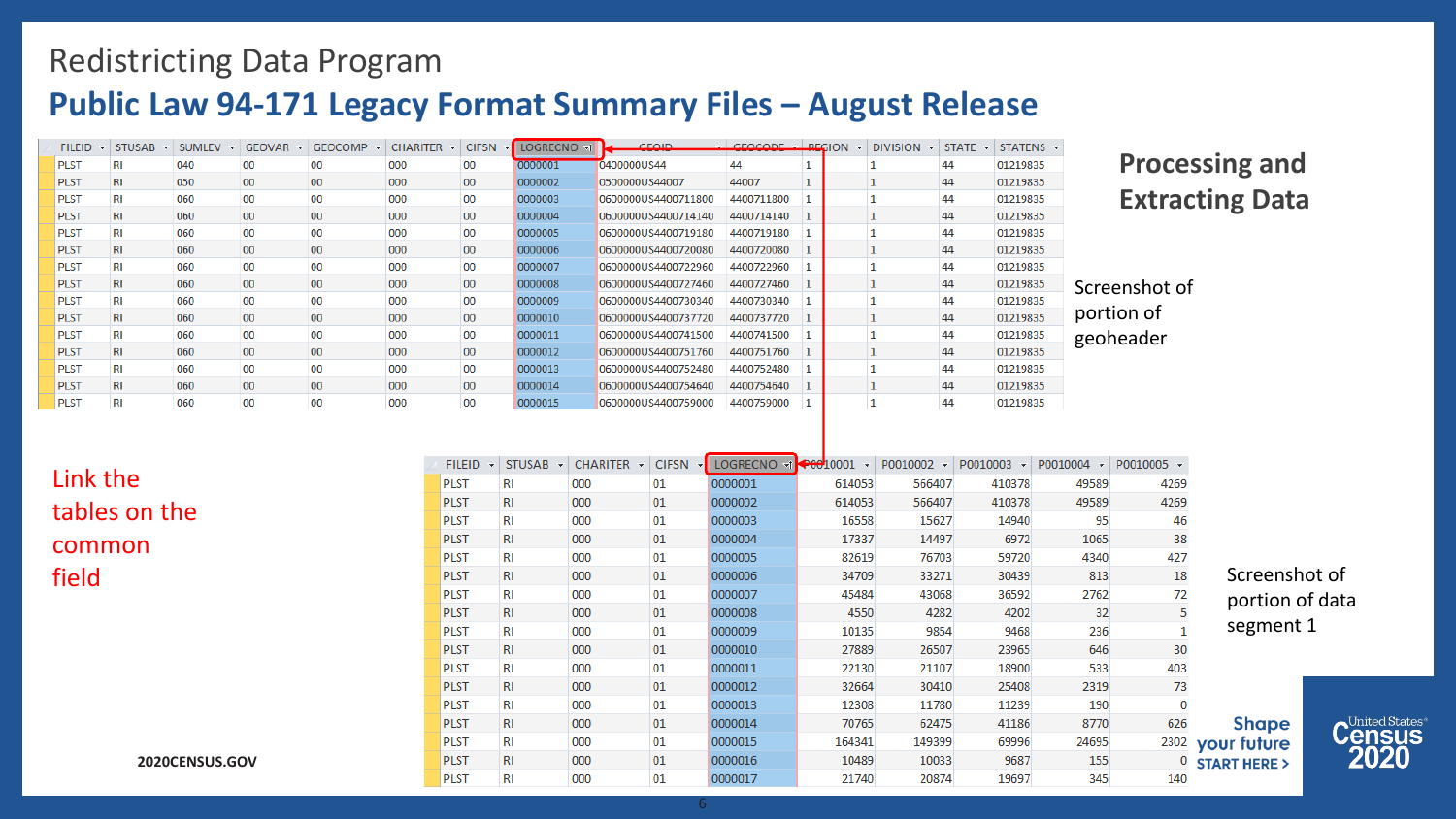## **Public Law 94-171 Legacy Format Summary Files – August Release**

| <b>FILEID</b> |     | STUSAB - SUMLEV - | <b>GEOVAR</b> | GEOCOMP | CHARITER - |                 | CIFSN - LOGRECNO -1 | <b>GEOID</b>        | $\cdot$ GEOCODE $\cdot$ | $REGION - DIVISION -$ |    | $STATE - STATENS -$ |               |
|---------------|-----|-------------------|---------------|---------|------------|-----------------|---------------------|---------------------|-------------------------|-----------------------|----|---------------------|---------------|
| <b>PLST</b>   | RI  | U4U               |               | 00      | 000        | 00              | 0000001             | 0400000US44         | 44                      |                       | 44 | 01219835            |               |
| <b>PLST</b>   | RI  | 050               | 00            | 00      | 000        | $00\,$          | 0000002             | 0500000US44007      | 44007                   |                       | 44 | 01219835            |               |
| <b>PLST</b>   |     | 060               | 00            | 00      | 000        | $00\,$          | 0000003             | 0600000US4400711800 | 4400711800 1            |                       | 44 | 01219835            |               |
| <b>PLST</b>   | RI  | 060               | 00            | 00      | 000        | 00 <sub>o</sub> | 0000004             | 0600000US4400714140 | 4400714140 1            |                       | 44 | 01219835            |               |
| <b>PLST</b>   |     | 060               | 00            | 00      | 000        | 00              | 0000005             | 0600000US4400719180 | 4400719180 1            |                       | 44 | 01219835            |               |
| <b>PLST</b>   | RI  | 060               | 00            | 00      | 000        | 00              | 0000006             | 0600000US4400720080 | 4400720080 1            |                       | 44 | 01219835            |               |
| <b>PLST</b>   |     | 060               | 00            | 00      | 000        | 00              | 0000007             | 0600000US4400722960 | 4400722960 1            |                       | 44 | 01219835            |               |
| <b>PLST</b>   | RI  | 060               | 00            | 00      | 000        | $00\,$          | 0000008             | 0600000US4400727460 | 4400727460 1            |                       | 44 | 01219835            | Screenshot of |
| <b>PLST</b>   | RI  | 060               | 00            | 00      | 000        | $00\,$          | 0000009             | 0600000US4400730340 | 4400730340 1            |                       | 44 | 01219835            |               |
| <b>PLST</b>   | RI  | 060               | $00\,$        | 00      | 000        | $00\,$          | 0000010             | 0600000US4400737720 | 4400737720 1            |                       | 44 | 01219835            | portion of    |
| <b>PLST</b>   |     | 060               | 00            | 00      | 000        | 00              | 0000011             | 0600000US4400741500 | 4400741500 1            |                       | 44 | 01219835            | geoheader     |
| <b>PLST</b>   | RI  | 060               | 00            | 00      | 000        | 00              | 0000012             | 0600000US4400751760 | 4400751760 1            |                       | 44 | 01219835            |               |
| <b>PLST</b>   |     | 060               | 00            | 00      | 000        | 00              | 0000013             | 0600000US4400752480 | 4400752480 1            |                       | 44 | 01219835            |               |
| <b>PLST</b>   | RI. | 060               | $00\,$        | 00      | 000        | 00 <sub>o</sub> | 0000014             | 0600000US4400754640 | 4400754640 1            |                       | 44 | 01219835            |               |
| <b>PLST</b>   |     | 060               | 00            | 00      | 000        | 00              | 0000015             | 0600000US4400759000 | 4400759000 1            |                       | 44 | 01219835            |               |
|               |     |                   |               |         |            |                 |                     |                     |                         |                       |    |                     |               |

#### Q: I want total population for my townships in RI.

Township identifier is in Summary Level field as 060

Total Population field is in data segment 1 as field P0010001

|                            | P0010005 - | P0010004 - | P0010003 | $0010002 -$ | P0010001<br>$\mathbf{v}$ | LOGRECNO <sup>+</sup> | <b>CIFSN</b> | <b>CHARITER</b><br>$\mathbf{v}$ | STUSAB -  | <b>FILEID</b> |  |
|----------------------------|------------|------------|----------|-------------|--------------------------|-----------------------|--------------|---------------------------------|-----------|---------------|--|
|                            | 4269       | 49589      | 410378   | 566407      | 614053                   | 0000001               | 01           | 000                             | RI        | <b>PLST</b>   |  |
|                            | 4269       | 49589      | 410378   | 566407      | 614053                   | 0000002               | 01           | 000                             | <b>RI</b> | <b>PLST</b>   |  |
|                            | 46         | 95         | 14940    | 15627       | 16558                    | 0000003               | 01           | 000                             | RI        | <b>PLST</b>   |  |
|                            | 38         | 1065       | 6972     | 14497       | 17337                    | 0000004               | 01           | 000                             | RI        | <b>PLST</b>   |  |
|                            | 427        | 4340       | 59720    | 76703       | 82619                    | 0000005               | 01           | 000                             | RI        | <b>PLST</b>   |  |
|                            | 18         | 813        | 30439    | 33271       | 34709                    | 0000006               | 01           | 000                             | RI        | <b>PLST</b>   |  |
| Screensh                   | 72         | 2762       | 36592    | 43068       | 45484                    | 0000007               | 01           | 000                             | RI        | <b>PLST</b>   |  |
|                            |            | 32         | 4202     | 4282        | 4550                     | 0000008               | 01           | 000                             | <b>RI</b> | <b>PLST</b>   |  |
| portion o                  |            | 236        | 9468     | 9854        | 10135                    | 0000009               | 01           | 000                             | RI        | <b>PLST</b>   |  |
| segment                    | 30         | 646        | 23965    | 26507       | 27889                    | 0000010               | 01           | 000                             | <b>RI</b> | <b>PLST</b>   |  |
|                            | 403        | 533        | 18900    | 21107       | 22130                    | 0000011               | 01           | 000                             | RI        | <b>PLST</b>   |  |
|                            | 73         | 2319       | 25408    | 30410       | 32664                    | 0000012               | 01           | 000                             | RI        | <b>PLST</b>   |  |
|                            |            | 190        | 11239    | 11780       | 12308                    | 0000013               | 01           | 000                             | RI        | <b>PLST</b>   |  |
| <b>Shape</b>               | 626        | 8770       | 41186    | 62475       | 70765                    | 0000014               | 01           | 000                             | <b>RI</b> | <b>PLST</b>   |  |
| 2302 your future           |            | 24695      | 69996    | 149399      | 164341                   | 0000015               | 01           | 000                             | RI        | <b>PLST</b>   |  |
| $\frac{0}{2}$ START HERE > |            | 155        | 9687     | 10033       | 10489                    | 0000016               | 01           | 000                             | <b>RI</b> | <b>PLST</b>   |  |
|                            | 140        | 345        | 19697    | 20874       | 21740                    | 0000017               | 01           | 000                             | RI        | <b>PLST</b>   |  |

Screenshot of portion of data segment 1



**2020CENSUS.GOV**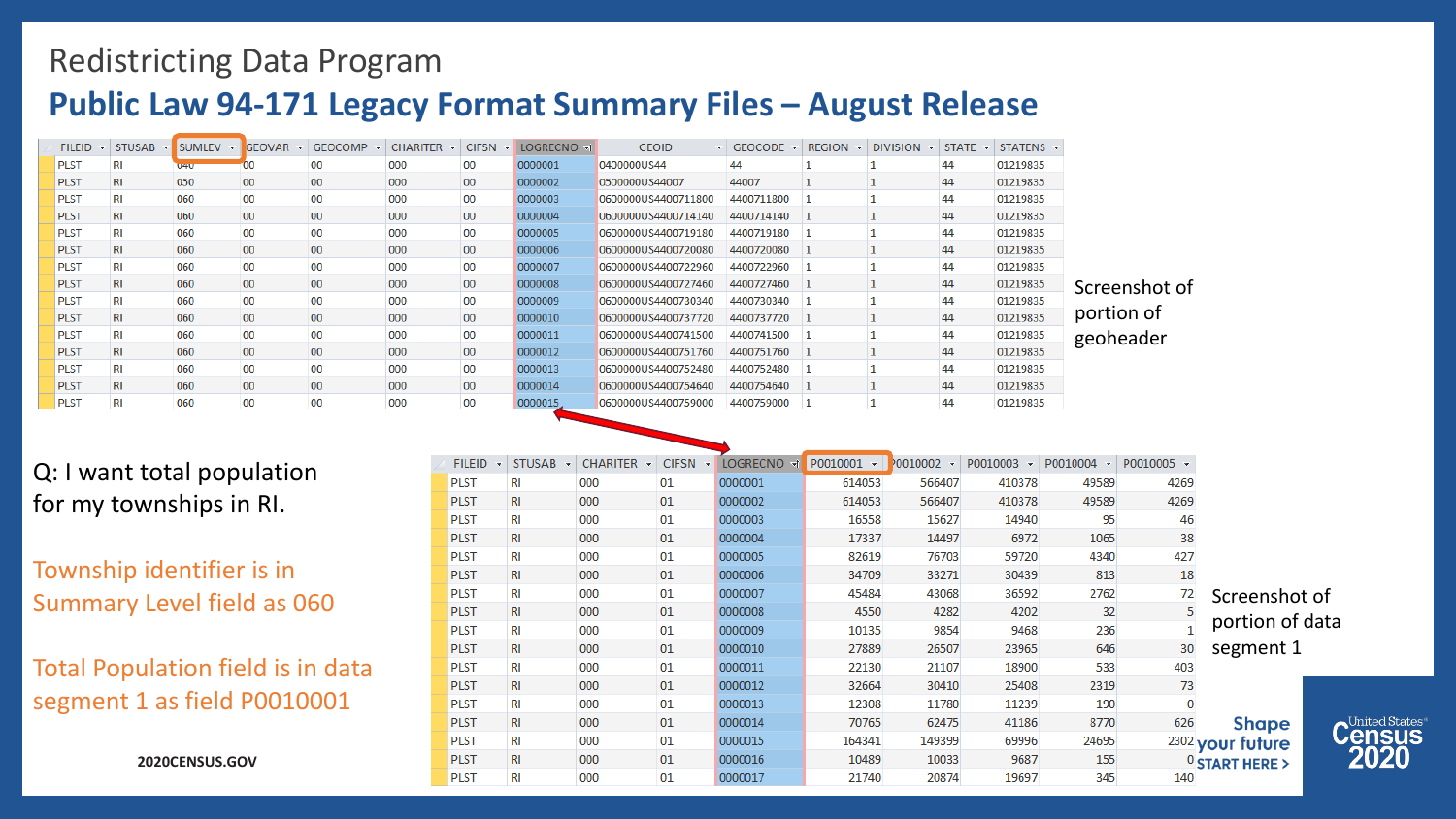## **Public Law 94-171 Legacy Format Summary Files – August Release**

| <b>FILEID</b> | $STUSAB -$ | SUMLEV | <b>GEOVAR</b>   | GEOCOMP +       | <b>CHARITER</b> | <b>CIFSN</b> | ▼ LOGRECNO न | <b>GEOID</b>        | $\cdot$ GEOCODE $\cdot$ | <b>REGION</b> | $\cdot$ DIVISION $\cdot$ STATE $\cdot$ |    | STATENS - |               |
|---------------|------------|--------|-----------------|-----------------|-----------------|--------------|--------------|---------------------|-------------------------|---------------|----------------------------------------|----|-----------|---------------|
| <b>PLST</b>   | RI         | 040    | 00              | 00              | 000             | 00           | 0000001      | 0400000US44         |                         |               |                                        | 44 | 01219835  |               |
| <b>PLST</b>   | RI.        | 050    | $00\,$          | 00 <sup>°</sup> | 000             | $00\,$       | 0000002      | 0500000US44007      | 44007                   |               |                                        | 44 | 01219835  |               |
| <b>PLST</b>   | RI         | 060    | 00              | 00              | 000             | 00           | 0000003      | 0600000US4400711800 | 4400711800              |               |                                        | 44 | 01219835  |               |
| <b>PLST</b>   | RI         | 060    | 00              | $00\,$          | 000             | 00           | 0000004      | 0600000US4400714140 | 4400714140              |               |                                        | 44 | 01219835  |               |
| <b>PLST</b>   | RI         | 060    | 00              | 00              | 000             | 00           | 0000005      | 0600000US4400719180 | 4400719180              |               |                                        | 44 | 01219835  |               |
| <b>PLST</b>   | RI.        | 060    | 00              | $00\,$          | 000             | $00\,$       | 0000006      | 0600000US4400720080 | 4400720080              |               |                                        | 44 | 01219835  |               |
| <b>PLST</b>   | RI         | 060    | 00              | 00              | 000             | 00           | 0000007      | 0600000US4400722960 | 4400722960              |               |                                        | 44 | 01219835  |               |
| <b>PLST</b>   | RI         | 060    | $00\,$          | 00              | 000             | 00           | 0000008      | 0600000US4400727460 | 4400727460              |               |                                        | 44 | 01219835  | Screenshot of |
| <b>PLST</b>   | RI         | 060    | 00              | 00              | 000             | $00\,$       | 0000009      | 0600000US4400730340 | 4400730340              |               |                                        | 44 | 01219835  |               |
| <b>PLST</b>   | RI         | 060    | 00              | 00 <sub>o</sub> | 000             | $00\,$       | 0000010      | 0600000US4400737720 | 4400737720              |               |                                        | 44 | 01219835  | portion of    |
| <b>PLST</b>   | RI         | 060    | OO.             | 00              | 000             | 00           | 0000011      | 0600000US4400741500 | 4400741500              |               |                                        | 44 | 01219835  | geoheader     |
| <b>PLST</b>   | <b>RI</b>  | 060    | 00              | $00\,$          | 000             | $00\,$       | 0000012      | 0600000US4400751760 | 4400751760              |               |                                        | 44 | 01219835  |               |
| <b>PLST</b>   | RI         | 060    | 00              | 00              | 000             | 00           | 0000013      | 0600000US4400752480 | 4400752480              |               |                                        | 44 | 01219835  |               |
| <b>PLST</b>   | RI         | 060    | 00 <sup>°</sup> | $00\,$          | 000             | $00\,$       | 0000014      | 0600000US4400754640 | 4400754640              |               |                                        | 44 | 01219835  |               |
| <b>PLST</b>   | RI         | 060    | 00              | 00              | 000             | $00\,$       | 0000015      | 2600000US4400759000 | 4400759000              |               |                                        | 44 | 01219835  |               |

Q: I want total population For my townships in RI.

Query: From the GEOHEADER file give me records where SUMLEV = 060. Output the corresponding GEOCODE, NAME (not shown on slide) and P0010001

| FILEID +    | STUSAB +  | <b>CHARITER</b> | <b>CIFSN</b> | LOGRECNO +1 | P0010001<br>$\mathbf{v}$ | 0010002 | P0010003 | P0010004 - | P0010005 - |                   |
|-------------|-----------|-----------------|--------------|-------------|--------------------------|---------|----------|------------|------------|-------------------|
| <b>PLST</b> | RI        | 000             | 01           | 0000001     | 614053                   | 566407  | 410378   | 49589      | 4269       |                   |
| <b>PLST</b> | RI        | 000             | 01           | 0000002     | 614053                   | 566407  | 410378   | 49589      | 4269       |                   |
| <b>PLST</b> | RI        | 000             | 01           | 0000003     | 16558                    | 15627   | 14940    | 95         | 46         |                   |
| <b>PLST</b> | <b>RI</b> | 000             | 01           | 0000004     | 17337                    | 14497   | 6972     | 1065       | 38         |                   |
| <b>PLST</b> | RI        | 000             | 01           | 0000005     | 82619                    | 76703   | 59720    | 4340       | 427        |                   |
| <b>PLST</b> | RI        | 000             | 01           | 0000006     | 34709                    | 33271   | 30439    | 813        | 18         |                   |
| <b>PLST</b> | RI        | 000             | 01           | 0000007     | 45484                    | 43068   | 36592    | 2762       | 72         | Screensh          |
| <b>PLST</b> | <b>RI</b> | 000             | 01           | 0000008     | 4550                     | 4282    | 4202     | 32         |            |                   |
| <b>PLST</b> | RI        | 000             | 01           | 0000009     | 10135                    | 9854    | 9468     | 236        |            | portion           |
| <b>PLST</b> | <b>RI</b> | 000             | 01           | 0000010     | 27889                    | 26507   | 23965    | 646        | 30         | segment           |
| <b>PLST</b> | RI        | 000             | 01           | 0000011     | 22130                    | 21107   | 18900    | 533        | 403        |                   |
| <b>PLST</b> | RI        | 000             | 01           | 0000012     | 32664                    | 30410   | 25408    | 2319       | 73         |                   |
| <b>PLST</b> | RI        | 000             | 01           | 0000013     | 12308                    | 11780   | 11239    | 190        |            |                   |
| <b>PLST</b> | <b>RI</b> | 000             | 01           | 0000014     | 70765                    | 62475   | 41186    | 8770       | 626        | <b>Shape</b>      |
| <b>PLST</b> | RI        | 000             | 01           | 0000015     | 164341                   | 149399  | 69996    | 24695      |            | 2302/our future   |
| <b>PLST</b> | <b>RI</b> | 000             | 01           | 0000016     | 10489                    | 10033   | 9687     | 155        |            | $^0$ ;TART HERE > |
| <b>PLST</b> | RI        | 000             | 01           | 0000017     | 21740                    | 20874   | 19697    | 345        | 140        |                   |

Screenshot of portion of data segment 1



**2020CENSUS.GOV**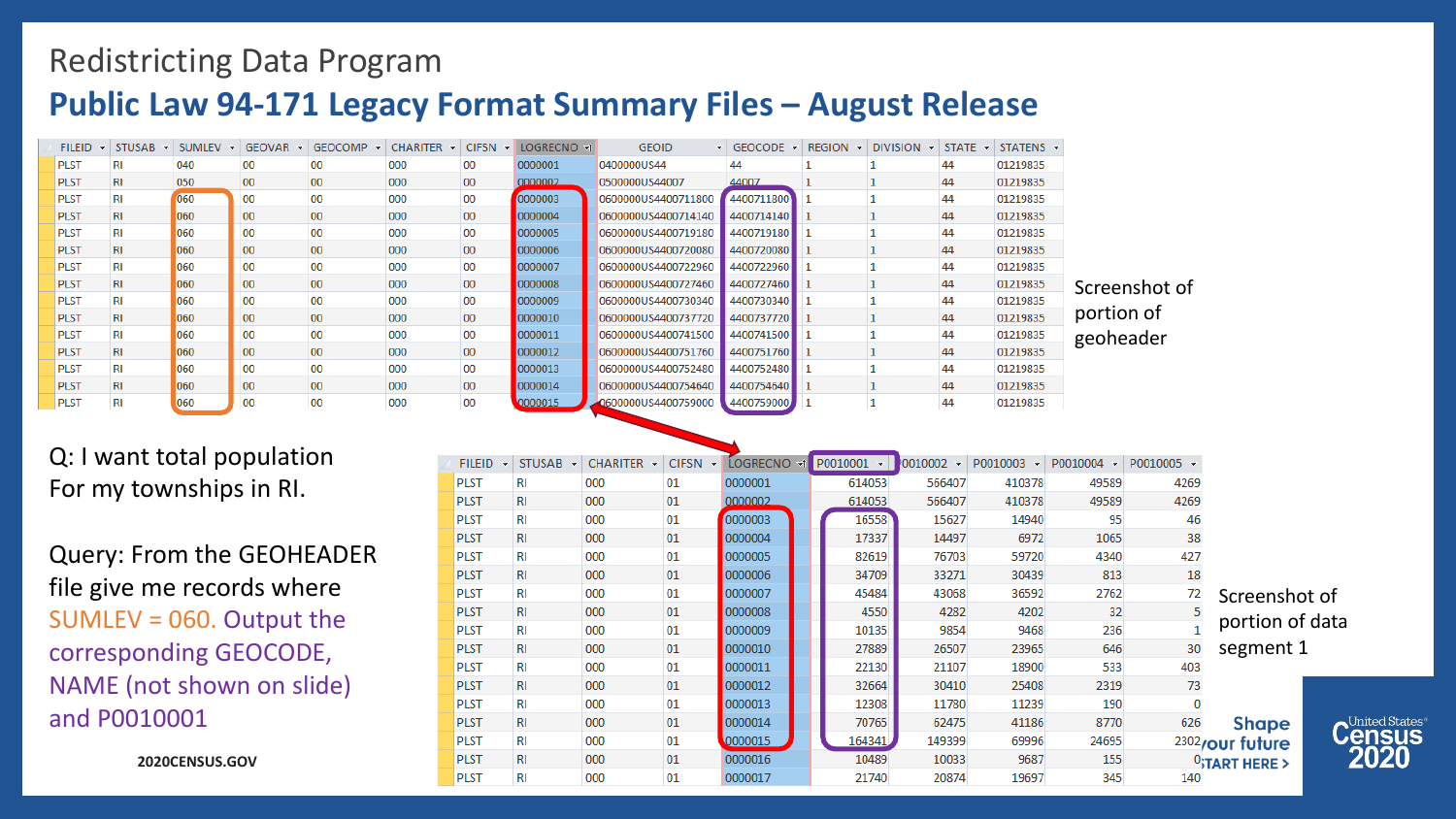### **Public Law 94-171 Legacy Format Summary Files – August Release**

| <b>SUMLEV</b> | <b>GEOCODE</b> | ٠ | <b>NAME</b><br>÷          | P0010001 |
|---------------|----------------|---|---------------------------|----------|
| 060           | 4400711800     |   | <b>Burrillville town</b>  | 16558    |
| 060           | 4400714140     |   | <b>Central Falls city</b> | 17337    |
| 060           | 4400719180     |   | Cranston city             | 82619    |
| 060           | 4400720080     |   | Cumberland town           | 34709    |
| 060           | 4400722960     |   | East Providence city      | 45484    |
| 060           | 4400727460     |   | Foster town               | 4550     |
| 060           | 4400730340     |   | Glocester town            | 10135    |
| 060           | 4400737720     |   | Johnston town             | 27889    |
| 060           | 4400741500     |   | Lincoln town              | 22130    |
| 060           | 4400751760     |   | North Providence town     | 32664    |
| 060           | 4400752480     |   | North Smithfield town     | 12308    |
| 060           | 4400754640     |   | Pawtucket city            | 70765    |
| 060           | 4400759000     |   | Providence city           | 164341   |
| 060           | 4400764220     |   | Scituate town             | 10489    |
| 060           | 4400766200     |   | Smithfield town           | 21740    |
| 060           | 4400780780     |   | Woonsocket city           | 40335    |

Screenshot of results

Query Results: From the GEOHEADER file give me records where SUMLEV = 060 and output the corresponding GEOCODE, NAME and P0010001

> **Shape** your future **START HERE >**

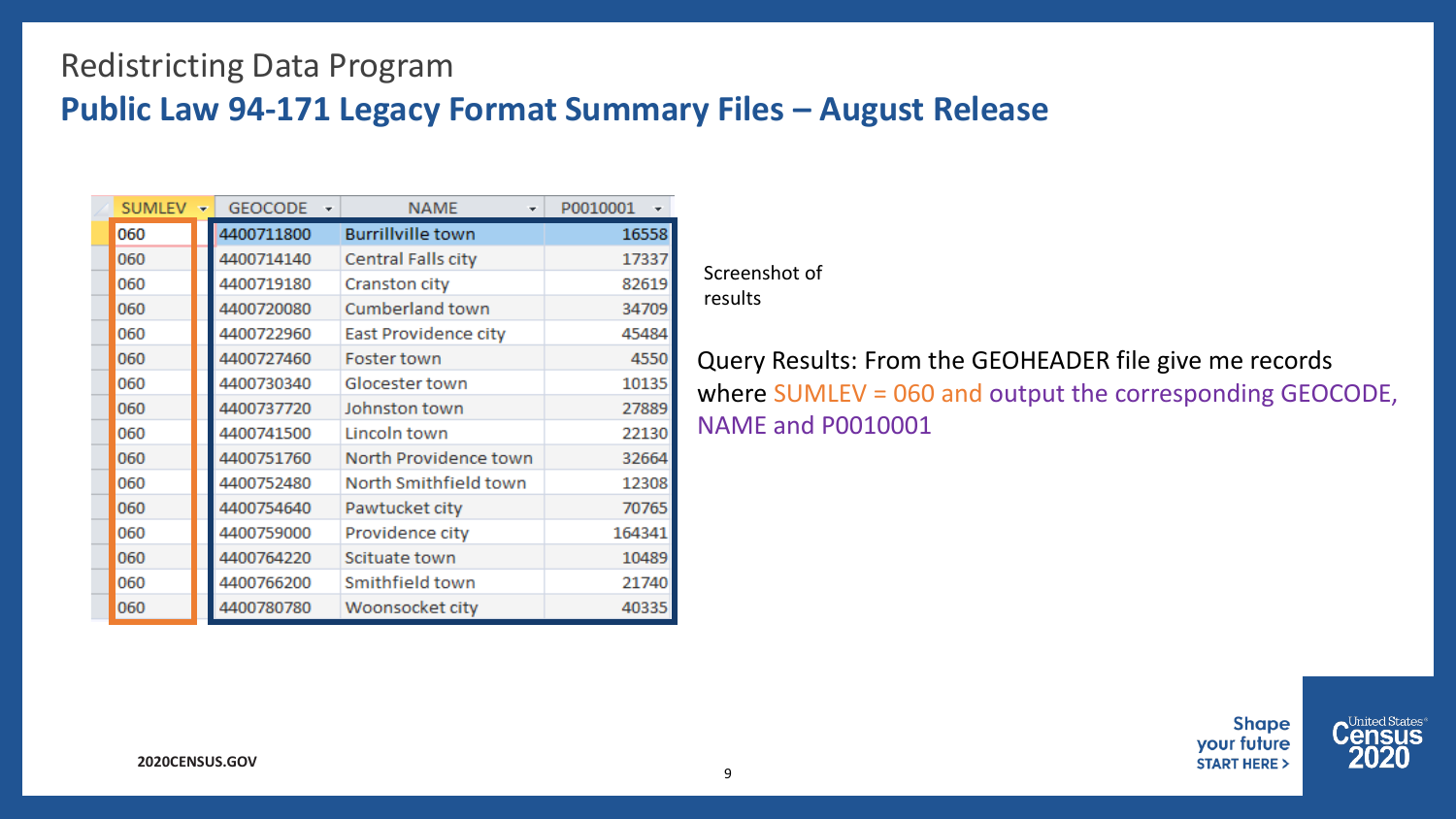## **Public Law 94-171 Legacy Format Summary Files – August Release**

**Support**

- Consultations with major software vendors, NCSL, and individual states
- 2020 Census State Redistricting (P.L. 94-171) Summary File Technical Documentation
- Prototype P.L. 94-171 Redistricting Data Summary File
	- Content from the 2018 End-to-End Census Test in Providence County, RI
	- In the format planned for the 2020 Census Legacy Format Summary Files
- Header File Excel Format
	- Tabs for the header of each file which can be imported into other software or used within Excel
	- Tabs with plain English definition for the headers
- Microsoft Access database shell
	- Tables shells for each file
	- Example queries to demonstrate query logic and provide practice
	- Illustrated step-by-step guide on how to use the Microsoft Access database shell
- SAS script for import of the Legacy Format Summary File
- R Script for import of the Legacy Format Summary File



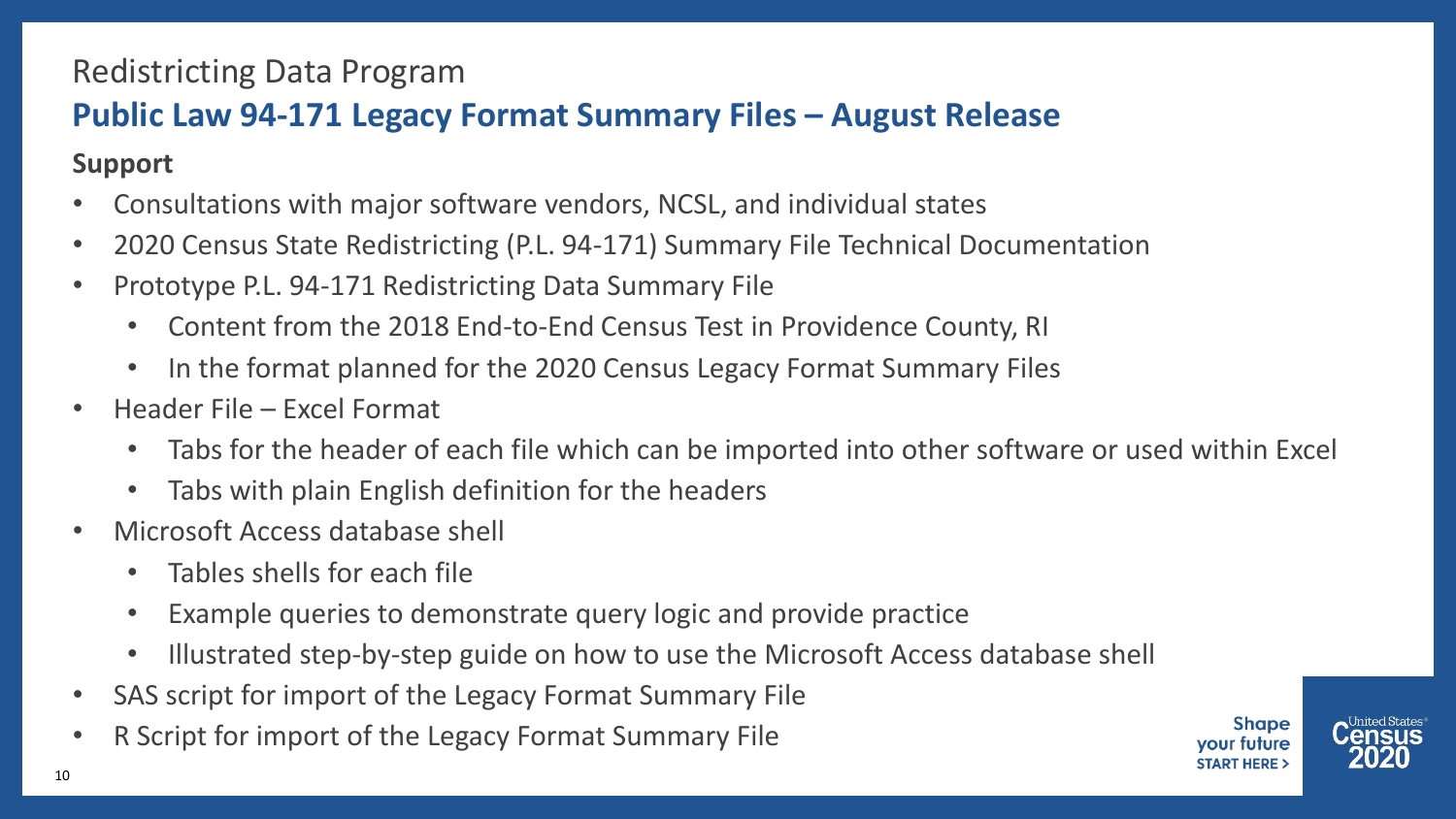## 2020 Census Redistricting Data Program Public Law 94-171 official tools and materials – September Release

The user-friendly tools and materials we intend to deliver in September are the DVDs and Flash Drive and our Data.census.gov Data Explorer platform.

- DVDs and Flash Drives These are what we deliver to the official recipients with an integrated software browsing tool that allows intuitive browsing of the data. They also contain a custom extraction menu that allows for the extraction of large datasets from the device. Those extractions can then be imported easily into a Geographic Information System or database.
- Data Explorer web tool The data.census.gov Data Explorer is our online data browsing tool for both the official recipients and the public. Users of the Data Explorer platform can access many different census datasets, including the redistricting data. It has custom filters that allow the user to filter on those geographic and characteristic data for which they are interested. For example, a State could filter the data and easily identify the number of voting-age residents by race or ethnicity in each and every block within a census tract, county, or even for the entire state. They can then view, map, and download these datasets once they have set the filters with their choices.



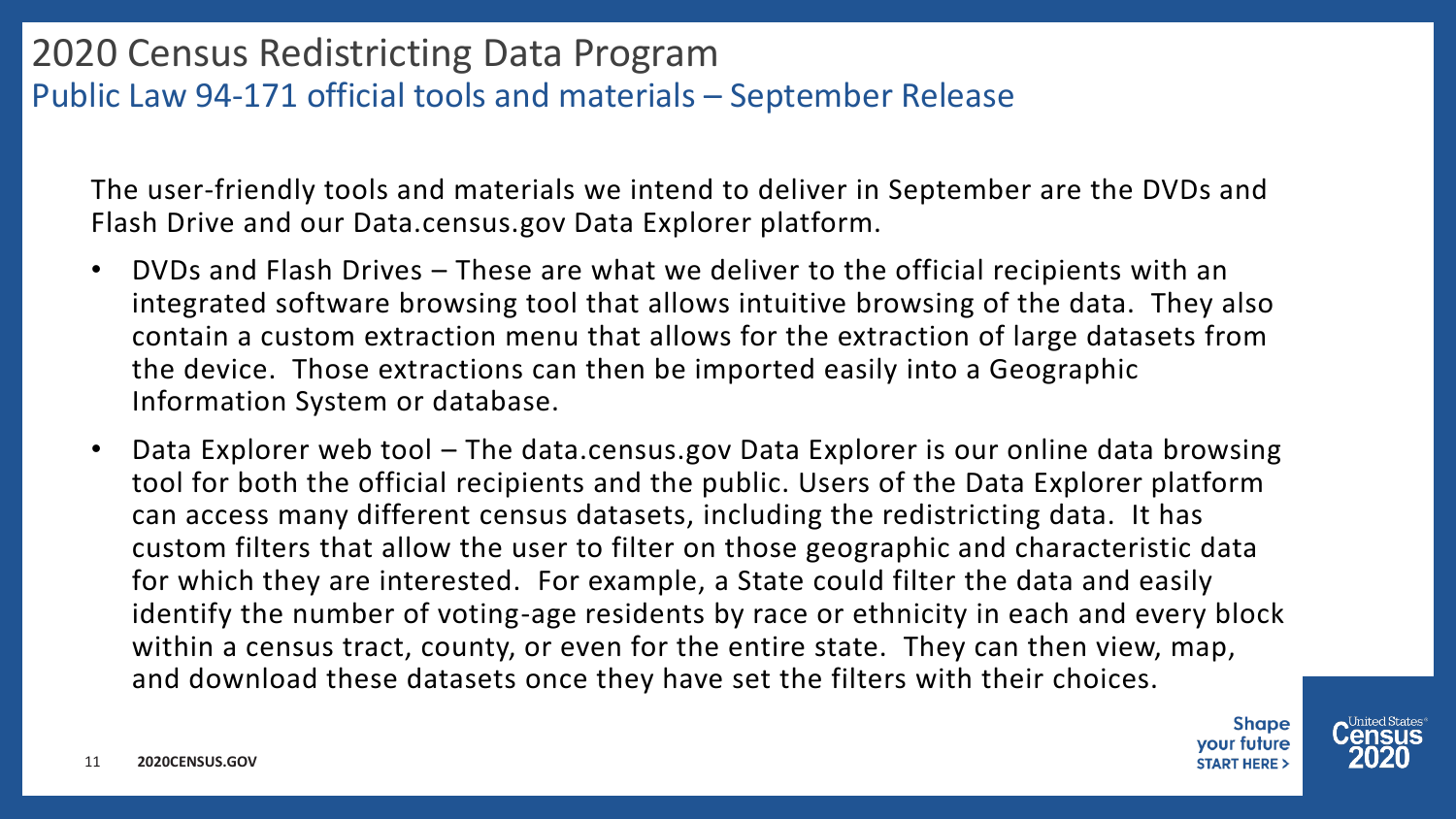## **Public Law 94-171 Legacy Format Summary Files - Access**

#### **Legacy Format Summary Files – by August 16**

• Release files to states and public on Public File Transfer Protocol (Public FTP) site by August 16, 2021.

#### **User-Friendly Redistricting Data Files – by September 30**

- Provide files to official state recipients on physical media (DVD/Flash Drive) by overnight mail
	- Governors
	- Majority and Minority Legislative Leadership
	- Redistricting Commissions (if established)
	- Non-partisan State Liaisons
- Release to states and public via the Data Explorer web tool <data.census.gov>



**Shape** vour future **START HERE:** 

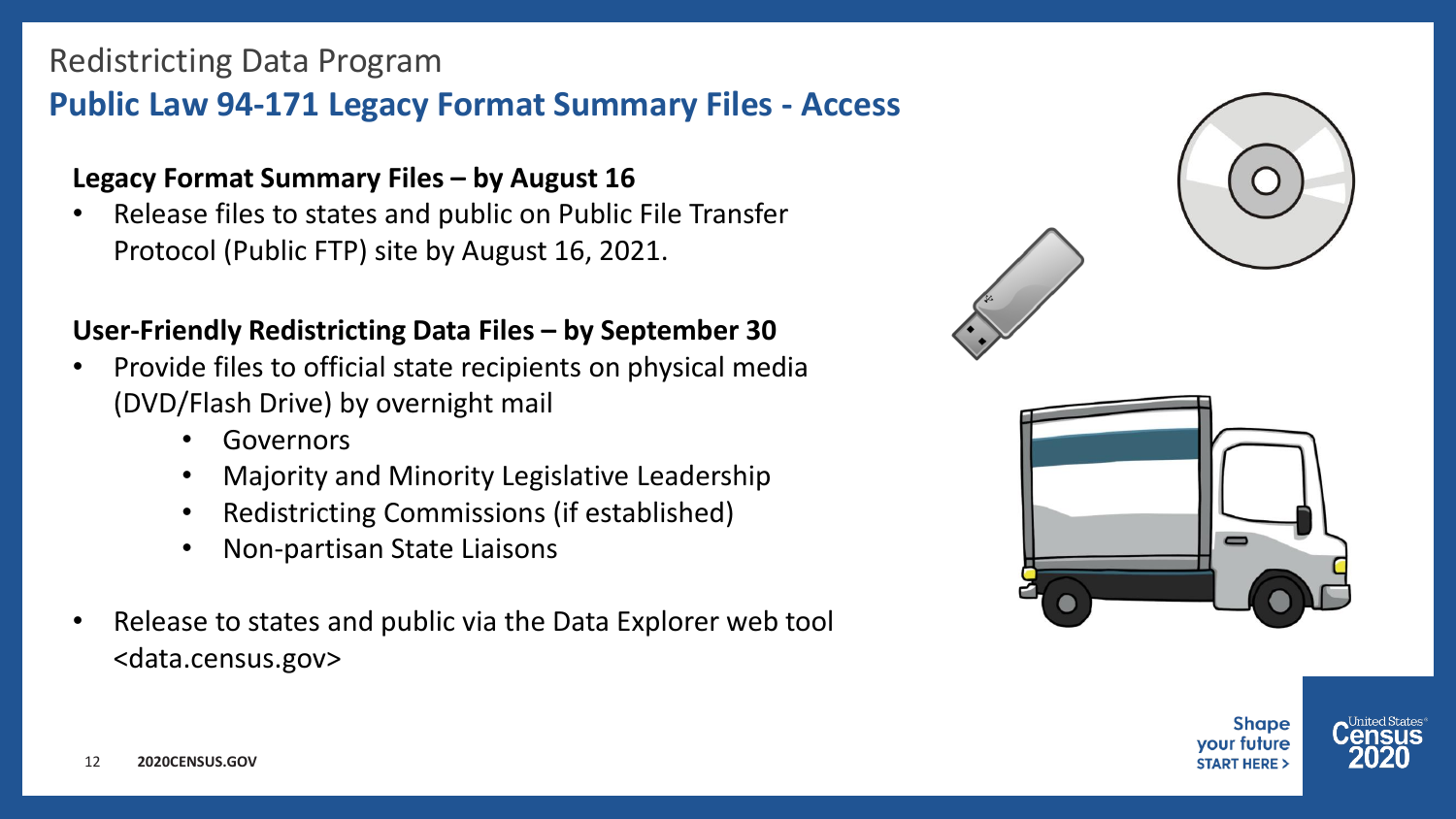## **Residence Criteria & Situations**



C<sup>United States®</sup><br>2020

13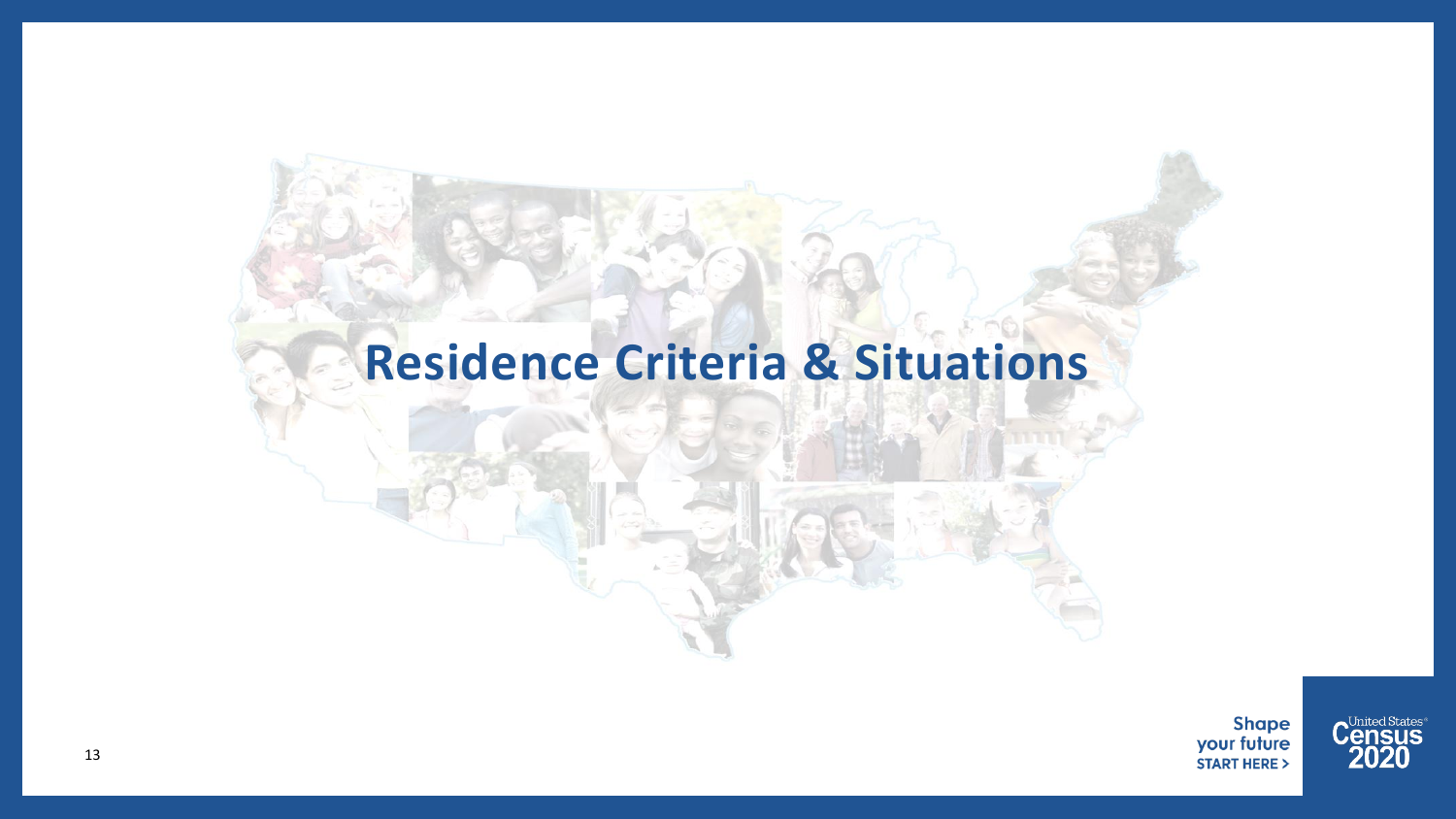## 2020 Census 2020 Residence Criteria and Residence Situations

Juveniles in non-correctional treatment centers

- At their usual home address (previously counted at facility)
- At the facility if no usual home address

Religious Group Quarters

- At the facility (previously counted at home address)
- U.S. flagged maritime or merchant vessels between U.S. and foreign ports
	- At usual home address (previously not counted)
	- At port if no usual home address (previously not counted)

Federally Affiliated Count Overseas

• Military Deployed/Stationed

Prisoners at Correctional Facilities

- Counted at facility (as before)
	- Addition of Group Quarters to P.L. 94-171 Data
	- [Geocoding Tool https://www.census.gov/programs-surveys/decennial](https://www.census.gov/programs-surveys/decennial-census/about/rdo/summary-files/2020/GQAssistance_CensusGeocoder.html)census/about/rdo/summary-files/2020/GQAssistance\_CensusGeocoder.html

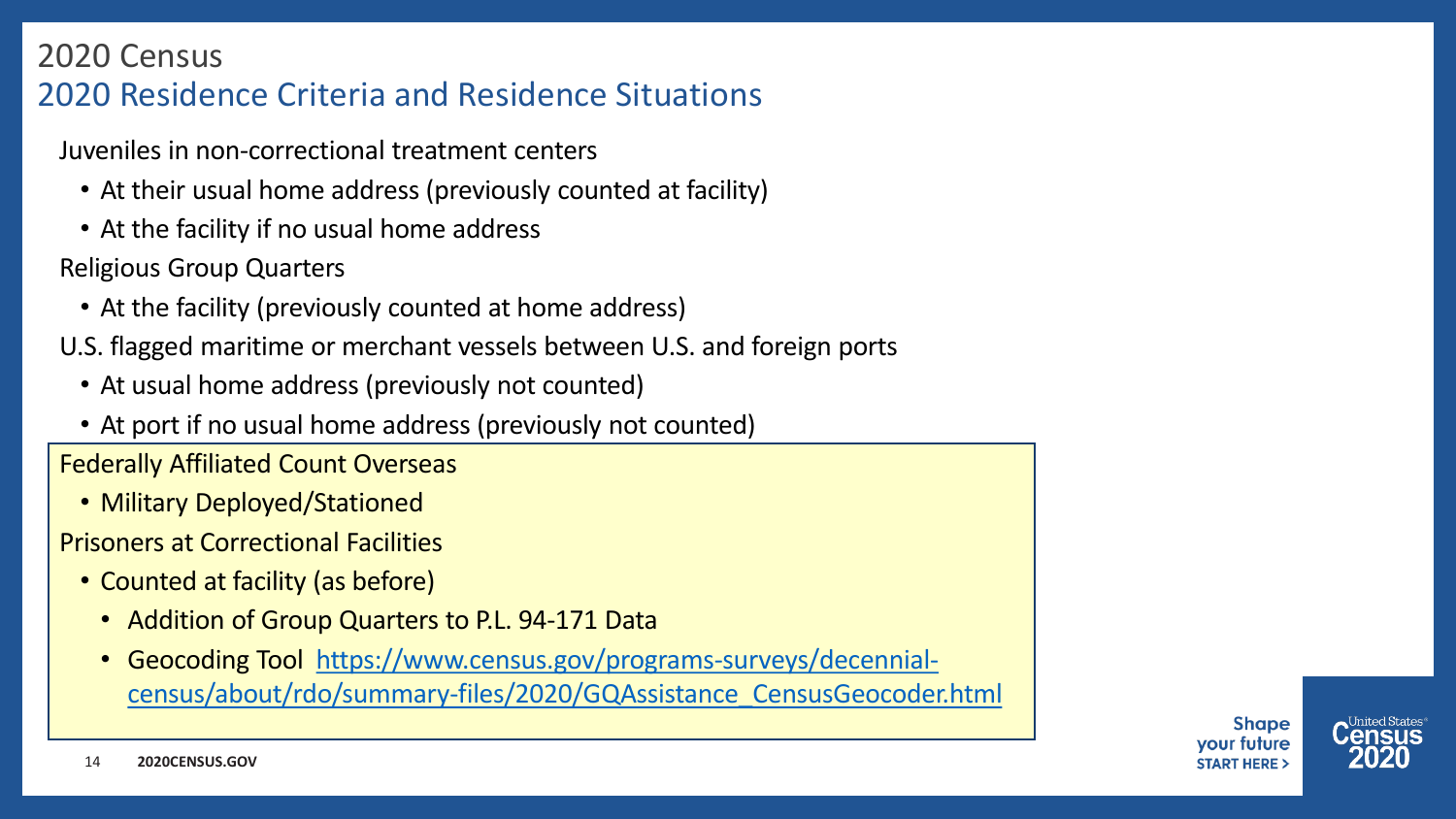## **Voting Rights Data**



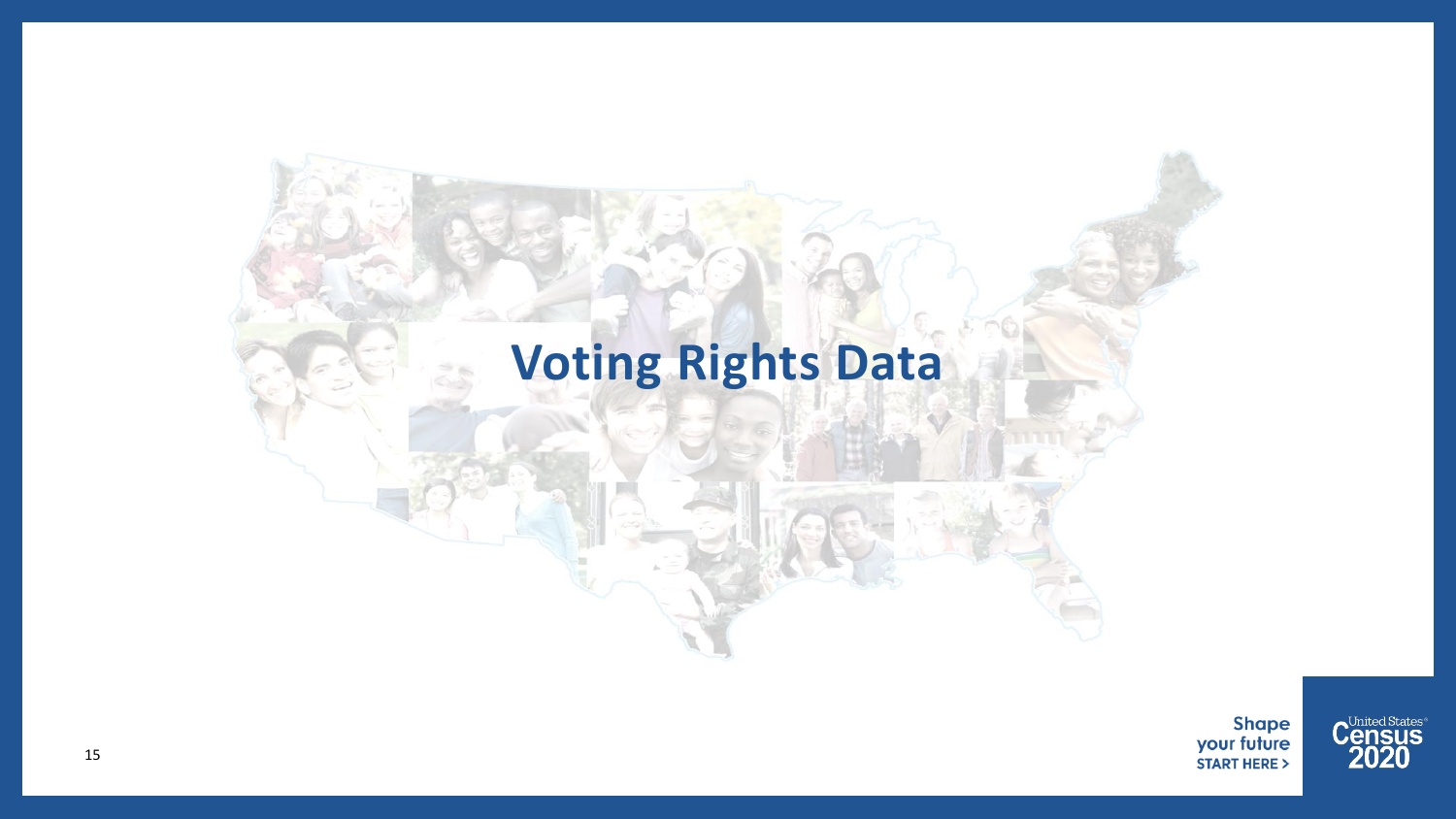## Voting Rights Data

#### **Citizen Voting Age Population by Race and Ethnicity (CVAP)**

- CVAP was initially created from the Census 2000 long form data and published in 2002.
- After the 2010 Census, in February of 2011, the Census Bureau started publishing annual CVAP estimates using the American Community Survey 5-year estimates at the request of the Department of Justice.
- The CVAP file contains data aggregations (summarized racial and ethnic categories) based on OMB guidance of aggregation for civil rights enforcement.
- Added Congressional and State Legislative Districts for 2018 and future releases.
- Typically released in the  $1<sup>st</sup>$  week of February each year
	- LATEST : 2015-2019 CVAP estimates were released on 2/1/21 using the 2010 Census Geography as its base
	- ‒ NEXT : 2016-2020 CVAP estimates to be released around 2/1/22 using the 2020 Census Geography as its base
- [CVAP URL: https://www.census.gov/programs-surveys/decennial-census/about/voting](https://www.census.gov/programs-surveys/decennial-census/about/voting-rights/cvap.2019.html)rights/cvap.2019.html





**2020CENSUS.GOV** 16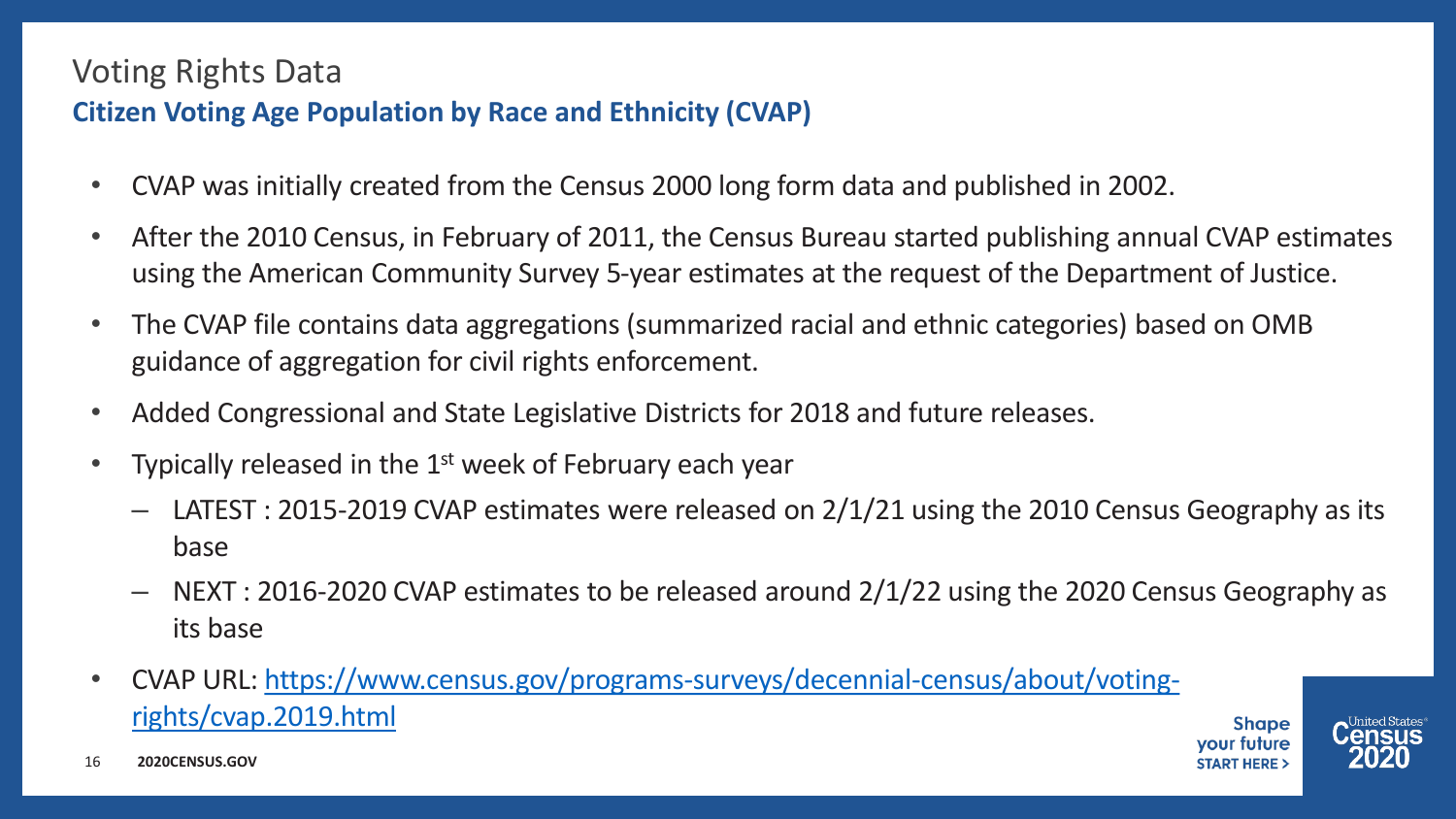#### Voting Rights Data **Section 203 Language Determinations**

- Language groups covered by Section 203
	- Alaska Native
	- American Indian
	- Asian
	- Spanish/Hispanic/Latino
- New language determinations are published every 5 years
- Determines counties or townships where language assistance is needed for voting
- Calculated using the American Community Survey 5-year estimates and other census data
- Last published in the Federal Register 12/5/2016
- Next publication estimated 12/2021

| Federal Register/Vol. 81, No. 233/Monday, December 5, 2016/Notices<br>87536 |                                                                             |  |  |  |  |  |  |  |  |  |
|-----------------------------------------------------------------------------|-----------------------------------------------------------------------------|--|--|--|--|--|--|--|--|--|
|                                                                             | COVERED AREAS FOR VOTING RIGHTS BILINGUAL ELECTION MATERIALS-2015-Continued |  |  |  |  |  |  |  |  |  |
| State and political subdivision                                             | Language minority group                                                     |  |  |  |  |  |  |  |  |  |
| <b>New Mexico:</b>                                                          | American Indian (Navaio).                                                   |  |  |  |  |  |  |  |  |  |
|                                                                             | Hispanic.                                                                   |  |  |  |  |  |  |  |  |  |
|                                                                             | Hispanic.                                                                   |  |  |  |  |  |  |  |  |  |
|                                                                             | American Indian (Navajo).                                                   |  |  |  |  |  |  |  |  |  |
|                                                                             | Hispanic.                                                                   |  |  |  |  |  |  |  |  |  |
|                                                                             | Hispanic.                                                                   |  |  |  |  |  |  |  |  |  |
|                                                                             | Hispanic.<br>Hispanic.<br>American Indian (Apache).                         |  |  |  |  |  |  |  |  |  |
|                                                                             | Hispanic.<br>American Indian (Navajo).                                      |  |  |  |  |  |  |  |  |  |
|                                                                             | Hispanic.                                                                   |  |  |  |  |  |  |  |  |  |
|                                                                             | American Indian (Apache).                                                   |  |  |  |  |  |  |  |  |  |
|                                                                             | American Indian (Navaio).                                                   |  |  |  |  |  |  |  |  |  |
|                                                                             | American Indian (Navajo).                                                   |  |  |  |  |  |  |  |  |  |
|                                                                             | American Indian (Ute).                                                      |  |  |  |  |  |  |  |  |  |
|                                                                             | Hispanic.                                                                   |  |  |  |  |  |  |  |  |  |
|                                                                             | American Indian (Navajo).                                                   |  |  |  |  |  |  |  |  |  |
|                                                                             | American Indian (Pueblo).                                                   |  |  |  |  |  |  |  |  |  |
|                                                                             | American Indian (Pueblo).                                                   |  |  |  |  |  |  |  |  |  |
|                                                                             | American Indian (Navajo).                                                   |  |  |  |  |  |  |  |  |  |
|                                                                             | Hispanic.                                                                   |  |  |  |  |  |  |  |  |  |
|                                                                             | Hispanic.                                                                   |  |  |  |  |  |  |  |  |  |



 $\blacktriangle$ United States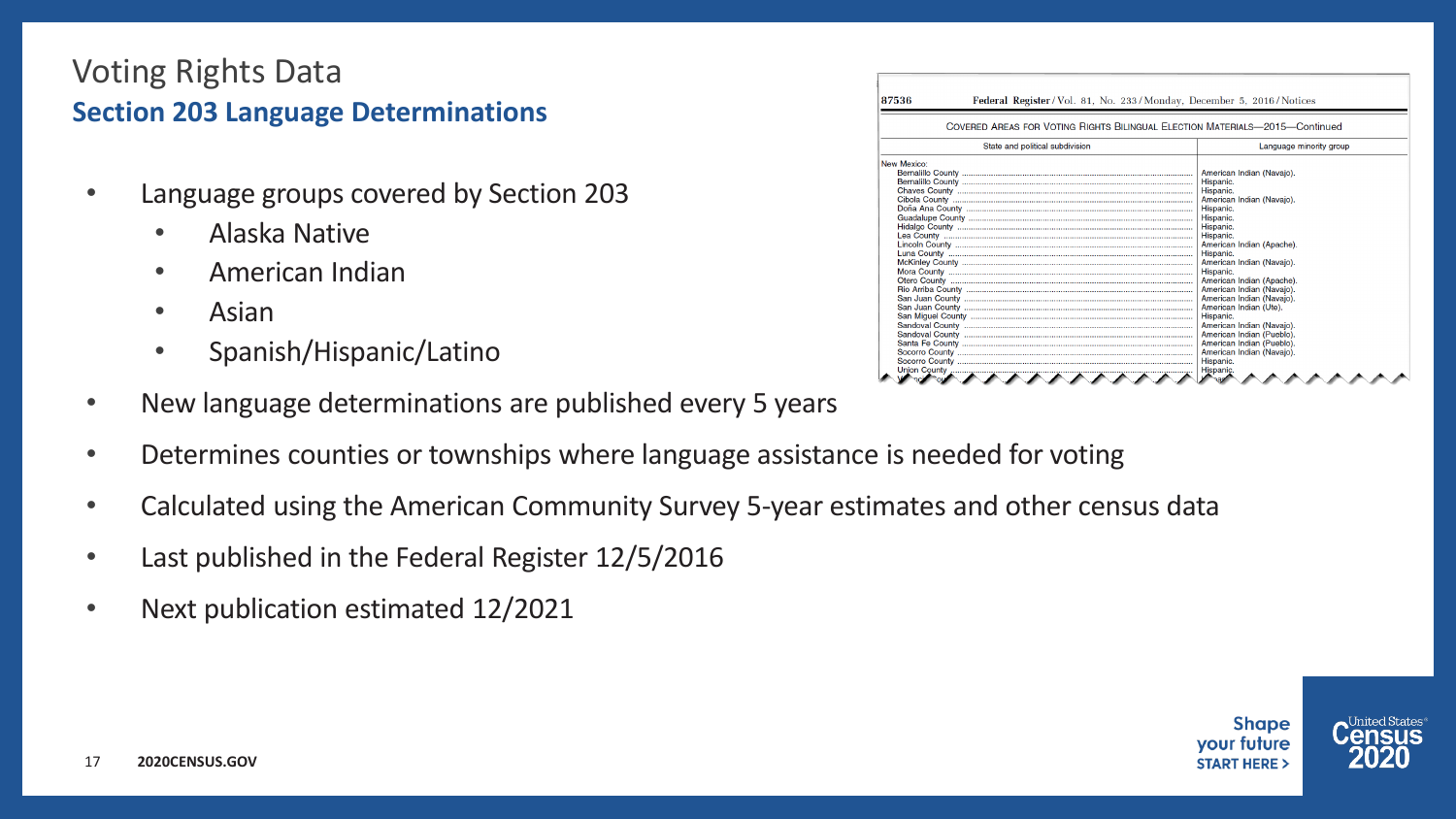## Redistricting Data Program **Where to get the data.**

## **WWW.CENSUS.GO**

## **Decennial Census of Population and Housing**

|                           | <b>About the Decennial</b><br><b>Census</b>                           | f  | <b>Redistricting Data Program</b>                                                                                                                                                                                                                                                                                                                                                                                                                      |  |  |  |  |  |
|---------------------------|-----------------------------------------------------------------------|----|--------------------------------------------------------------------------------------------------------------------------------------------------------------------------------------------------------------------------------------------------------------------------------------------------------------------------------------------------------------------------------------------------------------------------------------------------------|--|--|--|--|--|
|                           | Why a Census?                                                         | Ŋ  | REDISTRICTING & VOTING RIGHTS DATA OFFICE (RDO@CENSUS.GOV OR 301-763-4039)                                                                                                                                                                                                                                                                                                                                                                             |  |  |  |  |  |
|                           | History of the Census                                                 |    |                                                                                                                                                                                                                                                                                                                                                                                                                                                        |  |  |  |  |  |
|                           | Census in the<br>Constitution                                         | ŭm | MAY 05, 2017<br><b>Redistricting Data Program Congressional Districts</b>                                                                                                                                                                                                                                                                                                                                                                              |  |  |  |  |  |
| <b>CENSUS.GOV/RDO</b>     | Decennial and the<br><b>American Community</b><br>Survey (ACS)        |    | Guidance and access to information about congressional districts and congressional district products.                                                                                                                                                                                                                                                                                                                                                  |  |  |  |  |  |
|                           | <b>Coverage Measurement</b>                                           |    | MAY 08, 2017                                                                                                                                                                                                                                                                                                                                                                                                                                           |  |  |  |  |  |
|                           | <b>Local Update of Census</b><br><b>Addresses Operation</b><br>(LUCA) |    | <b>Redistricting Data Program State Legislative Districts</b><br>Guidance and access to information about state legislative districts and state legislative district producting                                                                                                                                                                                                                                                                        |  |  |  |  |  |
|                           | <b>New Construction</b><br>Program                                    |    | MAY 08, 2017<br><b>Decennial Census P.L. 94-171 Redistricting Data Summary Files</b>                                                                                                                                                                                                                                                                                                                                                                   |  |  |  |  |  |
|                           | <b>Participant Statistical</b><br>Areas Program (PSAP)                |    | Guidance and documentation to assist in accessing P.L. 94-171 Redistricting Data                                                                                                                                                                                                                                                                                                                                                                       |  |  |  |  |  |
| <b>Voting Rights Data</b> | <b>Redistricting</b>                                                  |    | <b>Redistricting Data Program Management</b><br>Guidance about and for participation in the Redistricting Data Program for the current and past Decennial<br>Censuses.                                                                                                                                                                                                                                                                                 |  |  |  |  |  |
| (Section 203 & CVAP)      | <b>Voting Rights</b>                                                  |    |                                                                                                                                                                                                                                                                                                                                                                                                                                                        |  |  |  |  |  |
|                           | <b>Related Sites</b>                                                  |    |                                                                                                                                                                                                                                                                                                                                                                                                                                                        |  |  |  |  |  |
|                           | Information for<br>Respondents                                        |    |                                                                                                                                                                                                                                                                                                                                                                                                                                                        |  |  |  |  |  |
|                           | <b>By Decade</b>                                                      |    |                                                                                                                                                                                                                                                                                                                                                                                                                                                        |  |  |  |  |  |
| <b>OCENSUS.GOV</b>        |                                                                       |    | Prototype Data<br><b>C<sup>United States®</sup></b><br><b>Shape</b><br>your future<br>2020<br><b>START HERE &gt;</b><br>$\bigcap_{i=1}^{n}$ $\bigcup_{i=1}^{n}$ $\bigcap_{i=1}^{n}$ $\bigcap_{i=1}^{n}$ $\bigcap_{i=1}^{n}$ $\bigcap_{i=1}^{n}$ $\bigcap_{i=1}^{n}$ $\bigcap_{i=1}^{n}$ $\bigcap_{i=1}^{n}$ $\bigcap_{i=1}^{n}$ $\bigcap_{i=1}^{n}$ $\bigcap_{i=1}^{n}$ $\bigcap_{i=1}^{n}$ $\bigcap_{i=1}^{n}$ $\bigcap_{i=1}^{n}$ $\bigcap_{i=1}^{n$ |  |  |  |  |  |



Official Data in 2021 Support Products for the Legacy Format Summary Files